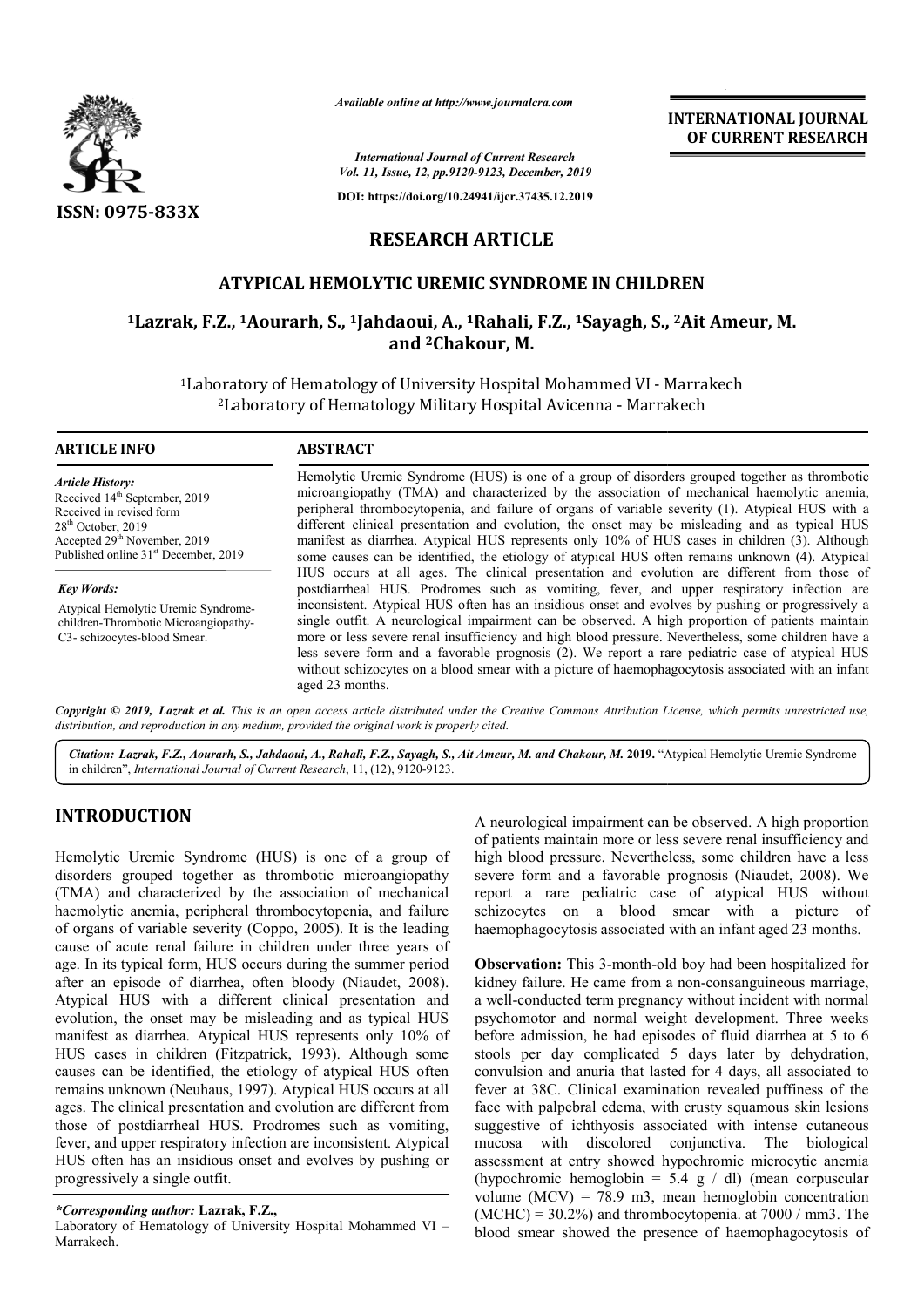neutrophils vacuolated, poikilocytosis of Red blood cell with ,the presence of Jolybody without schizocytes. Creatinine was 13.2 mg / L and urea was 1.91 g / L. Stool culture and PCR were negative. cytobacterioligical urine exam did not isolate germ and LP was sterile. The gastrointestinal syndromic diagnosis was negative. The haemolysis report showed total bilirubin at 1.5 mg / L and lactate dehydrogenase at 1102 U / L. The liver and hemostasis balance were unremarkable with a parathyroid hormone elevated to 128.2 Pg / ml. Similarly, transfontanellar ultrasound and cerebral CT were normal. The diagnosis of atypical HUS had been suspected indicating complement dosage.

#### **DISCUSSION**

HUS is characterized by the association of mechanical haemolytic anemia, peripheral thrombocytopenia and acute renal failure secondary to microangiopathy (TMA)( Marie-Agnès, 2006). These renal or extra-renal histopathological lesions are characterized by a thickening of the walls of glomerular capillaries or arterioles with presence of platelet microaggregates (Noris, 2005). They are due to an endothelial aggression resulting in endothelial cell activation or injury. Schematically, four phases intervene in the occurrence of TMA lesions: vascular endothelial lesion, platelet adhesion and aggregation at the origin of Microplate thrombi, decreased fibrinolytic activity and finally hemolysis with formation of schizocytes. There are two main groups of HUS in children; so-called typical or post-diarrheal epidemic HUS and atypical HUS. The typical form is the most common (90-95%) and one of the leading causes of acute renal failure in children <3 years of age (Loirat, 2001). Postdiarrheal HUS is associated with an episode of Escherichia coli (E. coli) or Shigelladysenteriae colitis that occurs in the ten days preceding the HUS. The bacterial strain of E. coli O157: H7 is most frequently isolated, but others have also been described. These bacteria release toxins called Shiga-toxins (for S. dysenteriae) and Shiga-like toxins (for E. coli), given their structural analogy. The bacteria is contracted during the consumption of dairy products, meat, sausages, or by ingestion of dirty water. The toxins released into the lumen of the digestive tract pass through the brush border and are transported by the neutrophils to the endothelial cells of the capillaries of the renal microcirculation. These toxins cause the activation or death by apoptosis of endothelial cells, and the expression of tissue factor on the surface of these cells, which leads to the formation of microthrombi in the renal capillaries (Coppo, 2005), which leads to hemolysis.

Clinically, typical HUS is characterized by a prodromal phase marked by abdominal pain, vomiting and often glaring diarrhea (Loirat, 2001). HUS then occurs abruptly after an interval between 1 and 10 days, associating anemia, thrombocytopenia and renal failure (Andreoli, 2002). Anemia is a mechanical haemolytic type characterized by the presence of schizocytes. As has been demonstrated in several studies, the absence of schizocytes does not eliminate the diagnosis of TMA (Daram, 2005) and a thorough examination of the smear should be performed before concluding the result as a false negative. Peripheral thrombocytopenia is the first biological sign (Bahloul, 2006) associated with excessive consumption (Coppo, 2005). The diagnosis of E. coli O157: H7 infection can be made by stool culture on MacConkey medium containing sorbitol. Stool culture is only positive for a few days after the onset of diarrhea. The search for VT1 genes in stools can be performed by PCR and IgM antibodies can be

detected against the lipopolysaccharide of VT1 (Niaudet, 2008). Acute renal failure with oligoanuria is observed in half of the cases (Niaudet, 2008). In other cases, there is hematuria, proteinuria and moderate impairment of renal function (Niaudet, 2008). Given the severity of the clinical-laboratory picture that occurred following a diarrheal episode in the child of our observation and the absence of verotoxigenic secreting organisms in all the diagnostic techniques mentioned above, the diagnosis was oriented towards atypical HUS. Atypical HUS represent only 5 to 10% of HUS cases (Loirat, 2012). Their clinical presentation is different from post-diarrheal forms and they frequently evolve into chronic renal failure. In 60 to 80% of cases they follow a gastroenteritis or an infection of the upper respiratory tract. The frequency of an episode of diarrhea triggering atypical HUS shows how fragile the prodromal diarrhea criterion is in differentiating the two types of HUS (Loirat, 2012).

Atypical HUS can occur at any age; from birth or the first weeks of life to adulthood (Loirat, 2005). Relapses are frequent with periods of remission more or less long. These atypical forms may be sporadic or familial with mostly recessive inheritance (Andreoli, 2002). They group together heterogeneous clinico-biological entities constituting subgroups of atypical HUS from different etiopathogenic mechanisms (Loirat, 2005). Histological involvement often consists of arteriolar TMA (Niaudet, 2008). Clinically, fever is present in 60 to 90% of cases. Neurological impairment is characterized by its sudden onset and fugacity. It can manifest as a picture of convulsions, headaches ,consciousness disordersranging from confusion to coma. Sensory or motor deficit can also be observed with MRI angiography (Loirat, 2012; Caron, 2006). In our observation, the neurological involvement was limited to a convulsion and the brain scan was normal. The biological assessment reveals a hemolyticanemia often deep with presence of schizocytes with the blood smear in favor of its mechanical origin. The search for schizocytes must be repeated. Indeed, they may appear delayed in relation to hemolysis (Caron, 2006). In our observation, the search for schizocytes was negative with presence of hemophagocytosis picture, according to data from the literature, the finding of isolated images of hemophagocytosis does not appear sufficient to bring the diagnosis of HUS, a hemophagocytic mechanism could nevertheless contribute to the development of thrombocytopenia during sepsis (François, 1995). Atypical HUS may be secondary to a deficiency of factor H or I deficiency, ADAMTS 13 deficiency, or vitamin B12 deficiency.

**Atypical SHU and complement:** Mutations of several genes encoding complement proteins, particularly alternative regulatory proteins, have been found in atypical forms of HUS. Such abnormalities would be responsible for approximately 50% of atypical HUS (Niaudet, 2008). The Activation of the alternate pathway of the complement results in the formation of a C3 convertase that cleaves C3 and generates C3b. the C3b, on the surface of a so-called activating substance, binds to factor B to form C3b, the Factor B is cleaved by factor D , resulting in the formation of C3 convertase, C3b, Bb which activates the amplification loop and allows the formation of the membrane attack complex. Circulating regulatory proteins of the alternative pathway exist: factor H (CFH) and factor I (CFI). Factor H binding to C3b allows Factor I to cleave C3b to C3bi.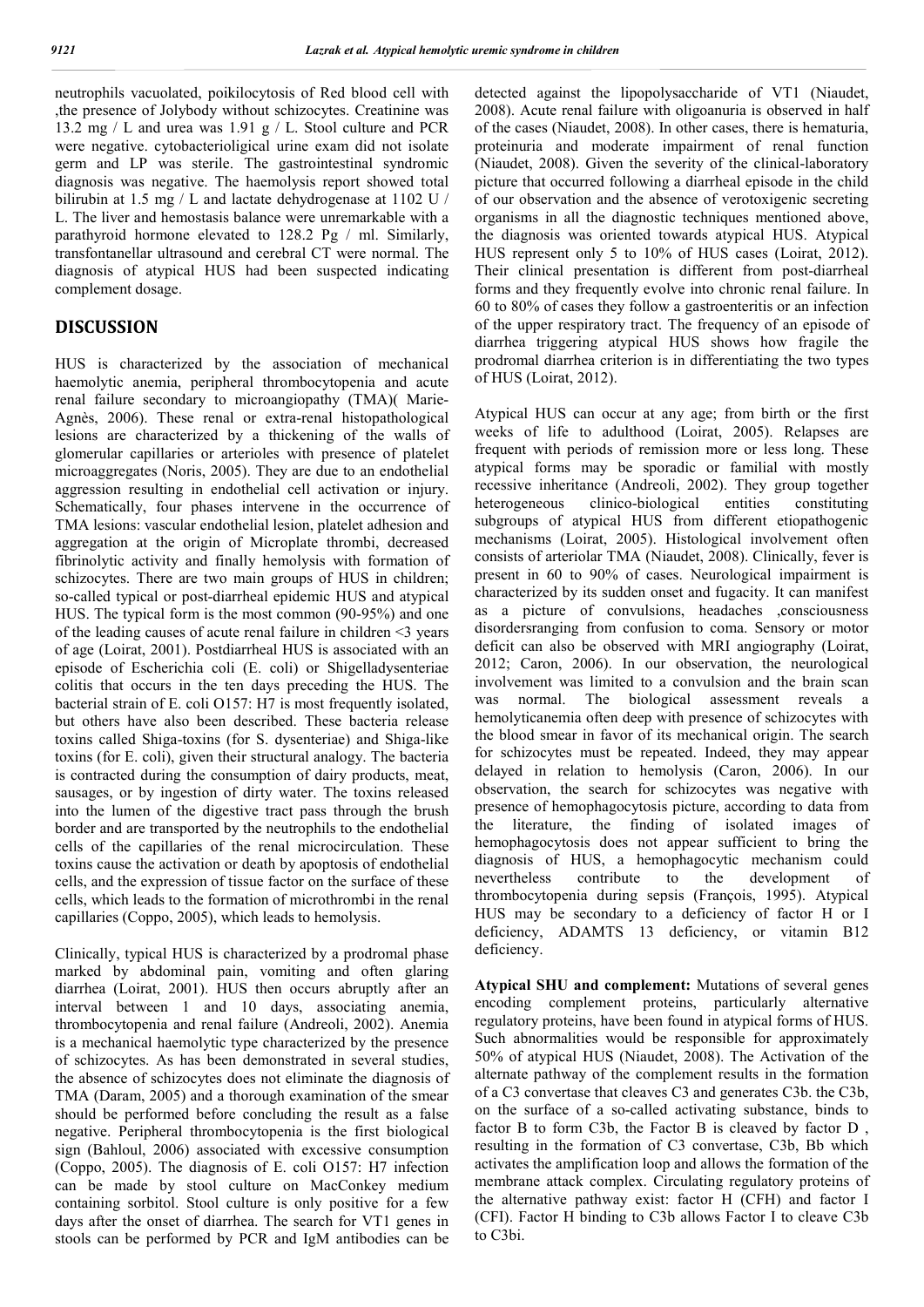It therefore inhibits the formation of alternating C3 convertase and promotes its degradation (Niaudet, 2008). The CFH, synthesized by the liver, is encoded by a gene located on chromosome 1, in a locus called regulators of complement activation (RCA) including genes encoding different complement regulatory proteins. Other cell surface proteins, such as the membrane cofactor protein (MCP or CD46), complement receptor 1 (CR1 or CD35) or decay accelerating factor (DAF or CD55) also have a role of regulating the alternate pathway.

#### **Atypical SHU and Willebrand factor protease deficiency**

The von Willebrand factor is a glycoprotein that transports circulating factor VIII and allows adhesion and aggregation of platelets. Broad multimers of von Willebrand factor are more effective for platelet adhesion and aggregation than dimers. These multimers from endothelial cells and platelets do not pass into the circulation because they are cleaved by a specific protease, a metalloprotease synthesized by the liver. This protease is the thirteenth of the ADAMTS family. The gene encoding this protease is located on chromosome 19. Many cases of thrombotic thrombocytopenic purpura in adults are related to a von Willebrand factor protease deficiency (Furlan, 1998). This deficiency can be transmitted according to the autosomal recessive or acquired mode in connection with an acquired auto-antibody which neutralizes the activity of the protease (Kokame, 2002). A few cases of atypical HUS in children have been reported in association with von Willebrand factor protease deficiency secondary to mutations in the ADAMTS 13 gene (Veyradier, 2003). Most cases occur from birth with hemolyticanemia and thrombocytopenia. Renal involvement appears later with a gradual evolution. A later start is possible. A deficiency of Willebrand factor protease activity has also been reported in an adult with a factor H mutation with severe clinical manifestations of thrombotic thrombocytopenic purpura and renal failure (Noris, 2005).

**HUS associated with congenital deficiency of vitamin B12 metabolism:** Vitamin B12 or cobalamin is the coenzyme of methionine synthase that converts homocysteine to methionine. It is also the coenzyme of methylmalonyl CoA mutase which converts methylmalonyl CoA to succinyl CoA. Children with a cobalamin C mutation have a functional deficiency of methylmalonyl CoA mutase and methionine synthase responsible for methylmalonicacidemia with homocystinuria. About a quarter of cases are accompanied by HUS (Kind, 2002). The first symptoms appear in the neonatal period with anorexia, vomiting, hypotonia, convulsions and lethargy. The first signs of HUS occur between the end of the first month and the third month. Hemolyticanemia with schizocytes is severe and is accompanied by macrocytosis. Thrombocytopenia is common. Renal involvement is marked by hematuria, proteinuria and renal failure. Chromatography of amino and organic acids shows a considerable increase in homocysteine and a decrease in methionine in plasma and a high urinary excretion of homocysteine and methylmalonic acid. Treatment should be started early (hydroxycobalamin, folinic acid and betaine). The vital and neurological prognosis depends on the precocity of the treatment (Niaudet, 2000).

**Autosomal recessive HUS of unknown etiology:** Autosomal recessive HUS without identified cause is seen primarily in children with early onset of neonatal onset (Kaplan, 1992). The disease usually starts at the same age among siblings. The beginning is often progressive and relapses are frequent. The disease most often progresses to end-stage renal failure.

**Autosomal dominant SHU of unknown etiology:** This form of SHU is less frequent than the previous one. The onset of the disease occurs at different ages among members of the same family. The disease can begin in childhood. The prognosis is most often unfavorable (Kaplan, 1992; Kaplan, 2000).

# **REFERENCES**

- Andreoli S, Trachtman H, Acheson D, *et al*., 2002. Hemolyticuremic syndrome: epidemiology, physiopathology and therapy. *Pediatr Nephrol.,* 17:293–8.
- Bahloul M., Ben Hamida C., Dammak H. 2006. Les microangiopathiesthrombotiquesen reanimation. *Ann Fr Anesth Reanim*., 25:820–7.
- Caron C. 2006. Prote´ase de clivage du facteur Willebrand (ADAMTS13) et purpura thrombotique thrombocytope´nique. Rev Fr Laboratoires378:21–8.
- Coppo P, Vernant JP, Veyradier A. *et al*., 2005. Purpura thrombotique et autres syndromes de microangiopathie thrombotique. EMC Hematol, 2:14–34
- Coppo P., Veyradier A. 2005. Microangiopathies thrombotiques: physiopathologie, diagnostic et traitement. Reanimation., 14: 594–603.
- Daram SR, Philipneri M, Puri N, *et al*., 2005. Thrombotic thrombocytopenic purpura without schistocytes on the peripheral blood smear. *South Med J.,* 98:392–5.
- Fitzpatrick MM, Walters MD, Trompeter RS, Dillon MJ, Barratt TM. 1993. Atypical (non-diarrhea-associated) hemolytic-uremic syndrome in childhood. *J Pediatr.,* 122:532—7.
- François, B., Trimoreau, F., Vignon, P., Verger, G., &Gastinne, H. 1995. Syndrome hémophagocytaire réactionnel : une cause probablement sous-estimée de thrombopénie en réanimation. Annales Françaises d'Anesthésie et de Réanimation, 14(6), 514–516.
- Frémeaux-Bacchi, V., Fakhouri, F., Roumenina, L., Dragon– Durey, M.-A., &Loirat, C. 2011. Syndrome hémolytique et urémique lié à des anomalies du complément. La Revue de Médecine Interne, 32(4), 232–240.
- Furlan M, Robles R, Galbusera M, Remuzzi G, Kyrle PA, Brenner B. *et al*., 1998. von Willebrand factor-cleaving protease in thrombotic thrombocytopenic purpura and the hemolytic-uremic syndrome. *N Engl J Med*., 339:1578— 84.
- Kaplan B., Leonard M. 2000. Autosomal dominant haemolytic-uremic syndrome: variable phenotypes and transplant results. *Pediatr Nephrol*.,14:464—8
- Kaplan BS, Kaplan P. 1992. Hemolytic-uremic syndrome in families. In: Kaplan BS, Trompeter R, Moake J, editors.<br>Hemolytic-uremic syndrome and thrombotic Hemolytic-uremic syndrome and thrombotic thrombocytopenic purpura. New York: Dekker; p. 213—25
- Kind T, Levy J, Lee M, Kaicker S, Nicholson JF, Kane SA. 2002. Cobalamin C disease presenting as hemolytic-uremic syndrome in the neonatal period. *J Pediatr Hematol Oncol.,* 24: 327—9.
- Kokame K, Matsumoto M, Soejima K, Yagi H, Ishizashi H, Funato M, *et al*. Mutations and common polymorphisms in ADAMTS 13 gene responsible for von Willebrand factorcleaving protease activity. Proc Natl AcadSci USA 2002;99:11902—7.